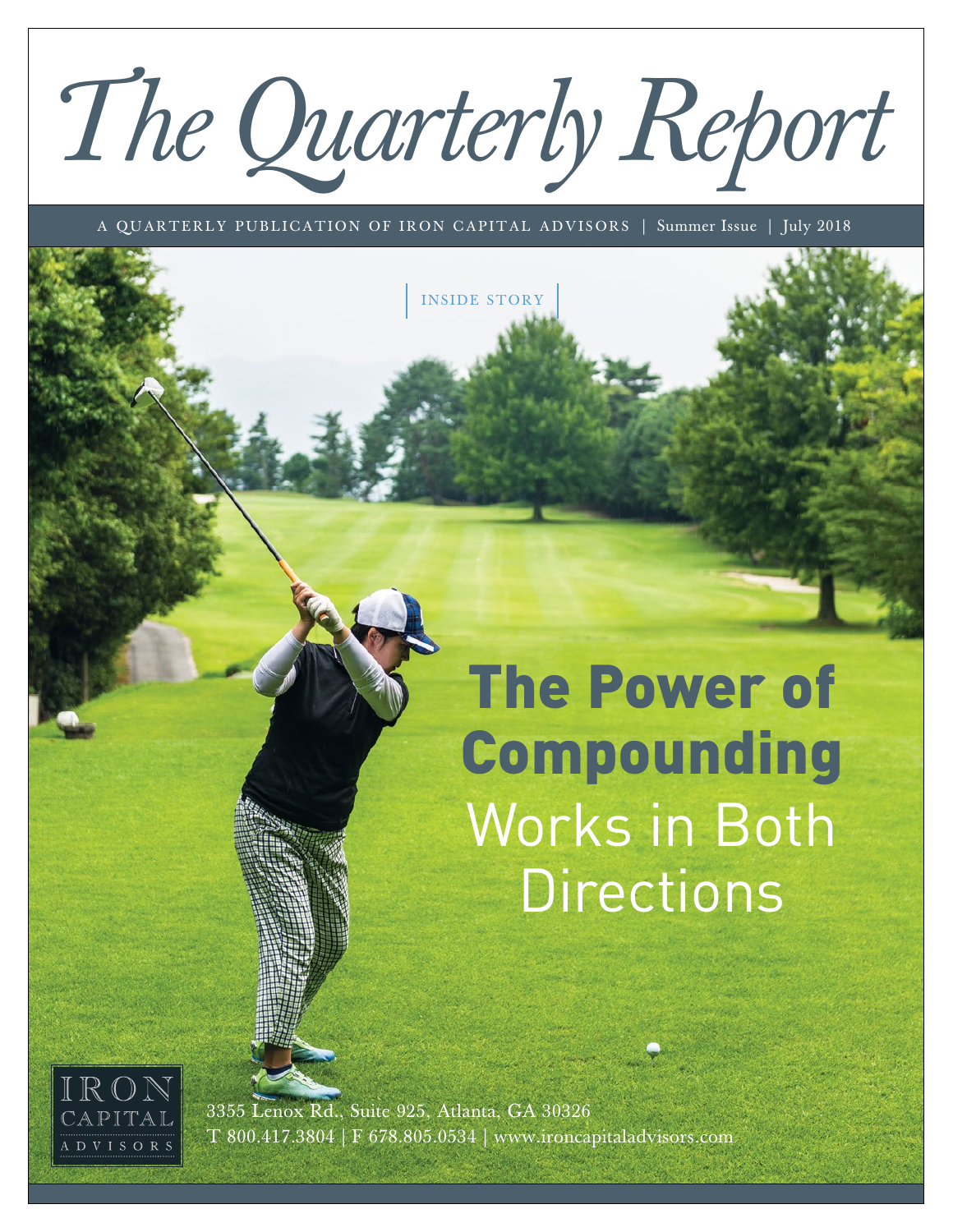## **The Power of Compounding**  Works in Both Directions

On July 19 the best golfers in the world will begin to compete for The Open Championship, often referred to as The British Open on this side of the pond. This year they are playing at a course named Carnoustie. Golf fans remember this course as the one that hosted this event in 1999, which saw one of the most memorable and painful golf finishes most have ever witnessed.

It was the 128th Open and on Sunday, a French golfer named Jean van de Velde came to the final hole with a threeshot lead. The last hole at Carnoustie is a long, difficult par four. Even with the three-shot lead, van de Velde decided to use his driver off the tee. At the time the announcers were saying they thought that was a mistake. If he simply played safe, he would be the champion.

The announcers proved to be correct. Van de Velde's drive went well right of the fairway. In fact, he got lucky: the drive was so far to the right that it flew over a creek (they call it a burn over there) and onto another hole. Now it was decision time. He made a mistake; would he admit it, take his medicine and just get himself back into play, or would he try to undo his mistake? Van de Velde did the latter. He went for the green, and five strokes later finally finished with his three-shot lead gone. He lost in the playoff. Paul Lawrie won, but no one outside of his immediate family remembers that. The 1999 Open will always be remembered as the greatest collapse in the history of golf.

Behold the power of compounding, when one event piles on top of another, then another. In the investing world we usually talk about compounding and how it impacts investment returns. Albert Einstein may have won a Nobel Prize for his theory of relativitiy, but when asked what the greatest invention in human history was, he said, "compound interest." He is attributed for having said, "Compound interest is the eighth wonder of the world. He who understands it, earns it… he who doesn't…pays it." In other words, prudent people save in order to purchase something. They invest their savings, and that savings earns a return, or interest. This grows their purchasing power. Impatient people borrow to buy things. They pay interest on those loans and end up reducing their buying power by paying more over time.

The compounding effect comes from the interest earned on your interest. For example, if one invests \$100 and earns 8 percent over the next year, then she will have gained \$8 for a total of \$108. If the next year she earns the same 8 percent, then she will earn \$8.64 for a total of \$116.64. The \$0.64 is the interest she earned on her interest. This is how money grows.

Today we use computers to illustrate this growth when we conduct financial plans, but when I started in my career we simply used something called the rule of 72. If one knows the average annual return that he will obtain on his investment, then he can divide that number into 72 and approximate



how long it will take him to double his money. If he gets an 8 percent return then his money will double in nine years. It takes the same nine years for \$10,000 to turn into \$20,000 as it does for \$20,000 to turn into \$40,000. My first boss used to say that it is the last double that gets you there.

However, compounding does not only work in the positive direction. Too often we ignore the damage caused by compounding mistakes. The first mistake almost never causes insurmountable damage, it is the compounding of mistakes that leads to ruin. In investing this leads to a phenomenon known as whipsawing. Markets move in cycles, and if an investor is out of sync with the market cycle, then it becomes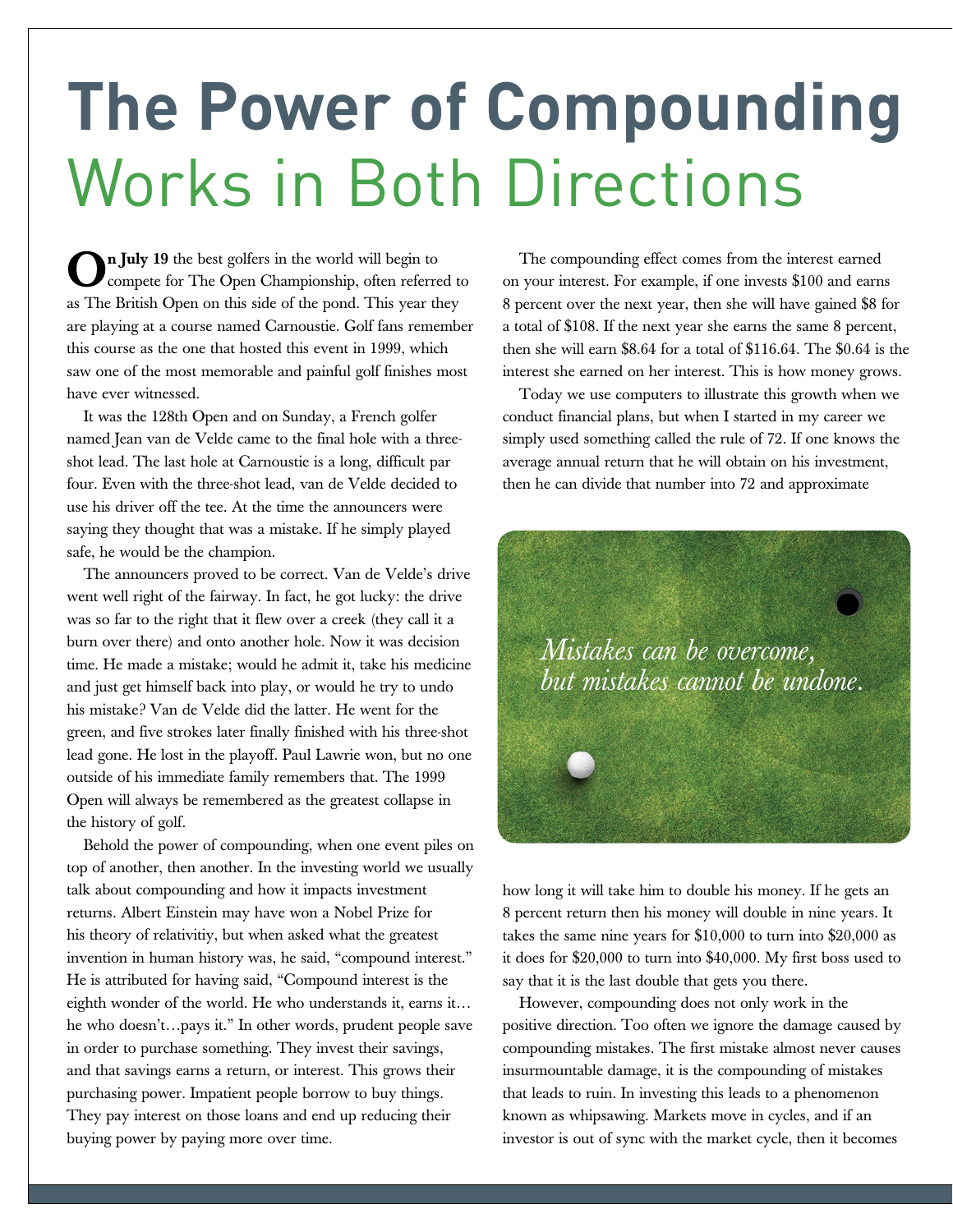easy to compound that mistake. For example, stocks of banks and stocks of technology companies often – not always, but often – move at different times. It is not uncommon for bank stocks to go nowhere while technology stocks are booming, or vice versa. So, if an investor buys the stock of a bank and it just sits there while stocks of technology companies grow, then he has made a "mistake." Now what? Most investors will then attempt to undo their mistake by selling the bank stock and buying the stock of a technology company. Of course, most do this just in time for the market cycle to change and then they watch bank stocks grow while their technology stock just sits there. This is whipsawing. Instead of missing out once, this investor missed out twice. The mistake has been compounded.

People also compound their mistakes in financial planning. An easy example would be a person who fails to build an emergency savings fund. Stuff happens in life. Unexpected expenses will occur. It could be a health issue or a car repair. At our house this summer we have had to deal with the loss of two very large oak trees. Unexpected expenses will happen, and having an emergency fund to deal with such issues is very important.

If one makes the mistake of not having such a fund, then she must rely on borrowing money to take care of these issues. Usually that takes the form of credit card debt, which is the worst way in the world to borrow money as the interest payments are often ridiculous. This debt weighs on people. Once again, the normal reflex is to undo the mistake – this time by paying as much as humanly possible to reduce that debt as quickly as possible. This actually sounds logical, right? The problem is that if one follows this course of action then she is not building up that emergency fund, and emergencies don't stop happening just because she is still paying for the last one. Debts start to compound, and before one knows it she is buried in debt with seemingly no way out.

Individuals are not the only ones who fall victim to compounding. Policymakers often fall into this trap. As I am writing this, The Wall Street Journal has reported on administration efforts to help farmers. Why do farmers need help? Because the administration decided to place tariffs on Chinese goods. The Chinese respond by placing tariffs on American crops. Now all of us will be paying more for anything that comes from China and we will be paying taxes to bail out farmers who can no longer sell their goods.

Policymakers do this all the time. They increase regulations and raise taxes, which makes it more expensive to run a business. This means fewer jobs are created. Because there are fewer jobs, that means there are more people unemployed. More people unemployed leads to more poverty, which leads to poverty programs, which leads to some people deciding they would rather get government benefits than hold down a job. That leads to more unemployment. It is an endless cycle which eventually leads to more and more inequality and polarization. Sound familiar?

How do we prevent compounding mistakes? Most of our readers know that when I'm not analyzing stocks I am often coaching youth sports. One of the things I learned my very first year was a clever little acronym for dealing with mistakes. C.L.a.P.! We clap for mistakes. The C stands for claiming the mistake. The L stands for learning from our mistake. The a is simply for and, and P is play through the mistake. I know what you are thinking, which is what I thought when

#### **The 1st quarter 2018** GDP growth

came in at 2.0 percent which is much better than the past several opening quarters. We may finally be breaking out of the so-called new normal, and the impact of tax reform is just beginning to be seen.

The official unemployment rate dropped to 4.0 percent in June. The labor market

### REVIEW *of*

keeps improving and perhaps more importantly we are seeing wage growth of 2.7 percent. That is an encouraging sign.

Inflation is at 2.9 percent based on the latest consumer price index report. Core inflation stands below the Fed target at 2.3 percent. This is higher than it has been in some time and will likely lead to further rate hikes from the Federal Reserve. **+**

#### **Tariff talk put a scare in the market.** For the quarter the S&P 500

finished up 3.43 percent but how we got there was the real story. Growth outpaced value for the sixth quarter in a row. The Russell 1000 Growth index finished up 5.76 percent, while its value counterpart was up only 1.18 percent. Small companies led the way with the Russell 2000 up 7.75 percent.

Bonds dropped during the quarter as interest rate crept higher.

#### REVIEW *of*  MARKET

The Barclays US Aggregate Bond index ended down 0.16 percent. High yield bonds ended the quarter up 1.00 percent.

International stocks suffered over trade. The EAFE index finished down 0.97 percent while the MSCI Emerging Markets index ended the quarter down 7.86 percent. **+**

<sup>»</sup> *Continues on next page...*